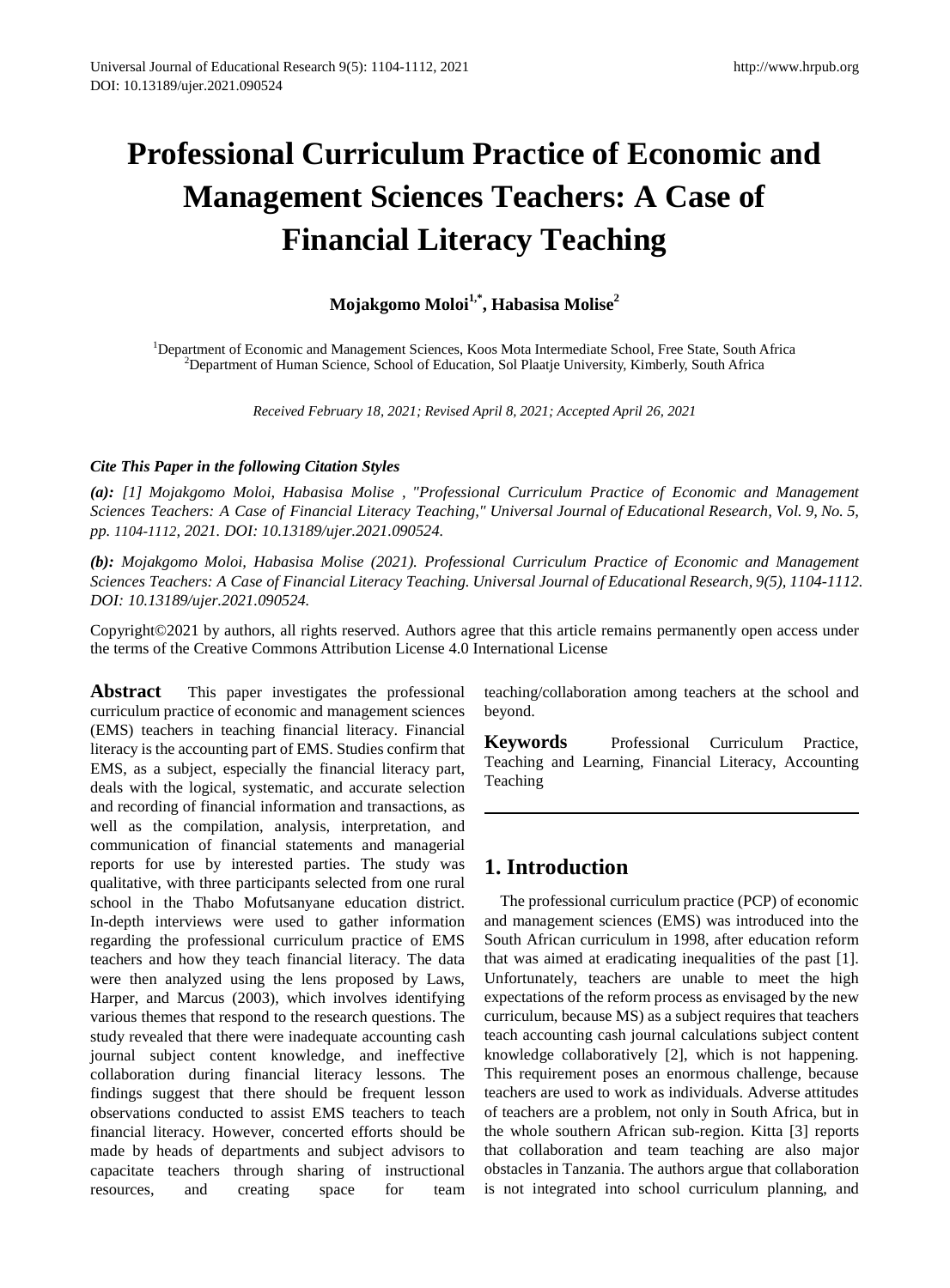teachers are left to battle with curriculum implementation in their lessons on their own.

Although South Africa's Curriculum Assessment Policy Statement (CAPS) emphasizes proper planning [4], some EMS teachers adhere only partly to this practice, citing a heavy administrative load as a hindering factor [5]. Evidence from Tanzania indicates that inadequate planning is a cause of teachers being absent during curriculum training [3]. Aydin, Ozfidan, and Carothers [6] reveal that classroom planning presents a challenge for teachers in the United States too. Adequate accounting subject content knowledge is a prerequisite for EMS teaching practice [7]. In Kenya, teaching the content knowledge (that is, the subject that a teacher is expected to teach) poses challenges for teachers in relation to alignment with teachers' subject specialization [8]. Inadequate content knowledge is also a challenge in Ghana [9]. Likewise, schools in the United Kingdom experience challenges related to teachers' inadequate subject content knowledge [4].

The authors of this paper propose using various methodological approaches to help teachers approach lessons differently. However, a study in Kenya shows that initial teacher education programmes do not adequately prepare pre-service teachers, for example, in the area of pedagogical and content knowledge [8], and beginning teachers in that country, like their counterparts, the world over, experience a theory–practice dilemma. Teacher's choice of predominantly theoretical method is also a challenge in Oyo State [2].

In light of the above, the authors concur with Dewey, as cited by Agu [10], that, "If we teach today as we taught yesterday, we rob our children of tomorrow". This statement emphasizes the need to investigate the challenges hindering the PCP of EMS teachers in teaching financial literacy, which was the primary focus of this study. Despite the challenges encountered by teachers and referred to above, early researchers recommend solutions to address the challenges. For instance, in South Africa, the Integrated Quality Management System (IQMS), particularly performance standards 1 to 7, are used to address challenges faced by teachers [11]. Continuous professional development practice is also used to address the challenges mentioned above [12]. Teachers' professional development is promoted in Nigeria [13]. In the United Kingdom, continuous professional development practice is used to address this limitation [14]. Despite efforts in South Africa to improve subject content knowledge and collaborative teaching by teachers [15], some local EMS teachers still resist teaching in collaboration, or teach a subject they did not specialize in, which results in poor subject content knowledge delivery.

# **2. Literature Review**

This section will review literature concerning the

inadequate content knowledge of the financial literacy in EMS and ineffective collaboration during financial literacy lessons

#### **2.1. Inadequate Content Knowledge of the Financial Literacy in EMS**

The success of any PCP depends on the type of university training that teachers have received. Adequate subject content knowledge is a prerequisite for EMS teaching practice [7]. A teacher is an interpreter and transformer of subject content knowledge, and should facilitate learners' learning [16]. However, teachers with inadequate subject content knowledge are ill-equipped to explain and represent accounting subject content precisely [17]. Studies that were conducted in Germany reveal that some teachers do not have adequate accounting subject content knowledge. Literature shows that limited learning and professional development opportunities affect teachers' subject content knowledge [18]. It is worth noting that subject content knowledge alone is not sufficient, because knowledge of teaching methods is also necessary for successful pedagogy. Studies on the African continent (Nigeria) revealed similar challenges, that teachers teach subjects in which they did not specialize [2]. Reflecting on the Nigerian context, Omotayo [13] notes that there is a significant mismatch between training and practice, especially amongst teachers trained abroad and teachers trained at Nigerian institutions. Teacher-training institutions have been criticized for their inability to produce teachers who are properly grounded in pedagogy and content [9]. Inadequate funding of most colleges leads to a decline in the quality of education offered [19]. Teachers need to keep up to date with developments in their subject areas [2].

Several studies established that initial teacher education programs do not adequately prepare pre-service teachers with pedagogical and content knowledge [20, 21, 22]. Teachers with limited subject content knowledge are linked to poor quality education and learner achievement [23]. The authors argue that professional teacher qualifications are not taken into consideration when subject allocation is done in schools. Molise [24] indicates that teachers find themselves teaching subjects that they never studied or specialized in. In the case of financial literacy teaching, teachers have problems, because they are not trained as accounting teachers. Most have never had exposure from any of the three EMS learning areas (financial literacy, economy, and entrepreneurship) comprising EMS during their training [25]. Teachers' insufficient subject content knowledge leads to poor performance by learners in South Africa [26]. If teachers are not confident and sufficiently equipped to teach the accounting sections, they will not succeed in getting learners excited about accounting [16]. Insufficient subject content knowledge may lead to negative attitudes of the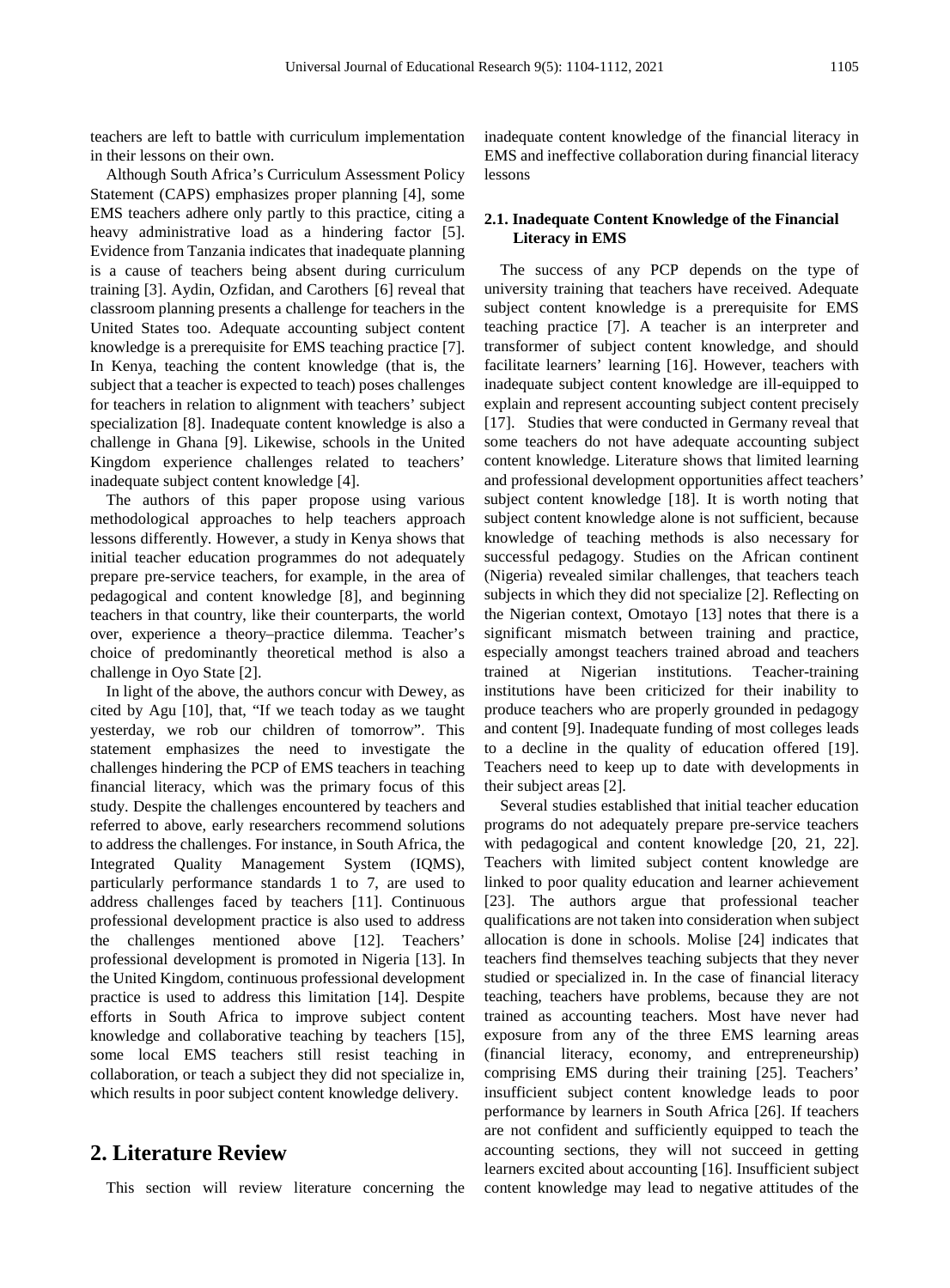teachers towards the subject [8]. Research has shown that South African teachers' subject content knowledge, especially financial literacy content, has a bearing on the quality of their delivery of EMS lessons [17, 27].

A study in South Africa showed that PCP organized by the district did cater for some teachers who taught EMS, but did not specialize in EMS [20]. The possibility of producing learners with knowledge and skills needed by the modern market is unlikely if the subject content knowledge delivered by teachers is insufficient. Sufficient subject content knowledge enhances PCP. The National Education Policy Act 27 of 1996**,** cited by [18], stipulates seven roles of teachers that align with critical pedagogy. First, teachers need to display competency and sound knowledge of the subjects they teach. Sufficient subject content knowledge enables teachers to deliver PCP effectively. Insufficient subject content knowledge makes it difficult for teachers to unpack and deliver the knowledge in a manner that is easy for diverse groups of learners to understand. The second role of teachers is interpreters and designers of learning programs and materials. Delivery of subject content knowledge should not be the responsibility of teachers alone. The district-based official (learning facilitator) should monitor and facilitate the delivery, appropriately, of subject content knowledge to learners. Third, teachers have to be scholars, researchers, and lifelong learners. This can be achieved through on-going personal professional development, study, and research in the field, to broaden professional and educational knowledge. The fourth role of teachers is to engage with the community to develop citizenship and provide pastoral care. A teacher needs to understand cultural and socio-economic status of the school, to understand what measures to implement and align with PCP for the benefit of learners. By doing so, a teacher might be able to meet the demands of the curriculum (CAPS). Teachers would, furthermore, develop supportive relations with parents and other stakeholders in education, based on a critical understanding of community and environmental issues. The fifth role of a teacher is leader, administrator, and manager. Teachers should make decisions in their classrooms, manage classroom activities and execute administrative duties effectively. All should be done democratically and in support of learners and colleagues. The sixth role of teachers is assessors. Through assessment, teachers reflect on the subject content they deliver. It is through assessment that teachers can provide feedback to learners about subject content knowledge. The seventh role of teachers is subject specialists. Teachers are required to be "equipped with basic knowledge, skills, values, principles, methods, and procedures relevant to the subject content. Integration of district-based officials and the SMT equips teachers with various approaches that enhance PCP, to the benefit of learners".

However, Feldman [28] indicates that teachers are usually not prepared to accomplish these roles; even their educational backgrounds and experiences might not assist them to fulfil their duties. The view above is supported by Pereira and Sithole [29] who found that some teachers are still applying traditional methods of teaching, instead of adopting modern methods of guiding and facilitating learners' progress. However, some teachers do use modern teaching methods, as required by the CAPS, such as group discussions and role play, to engage learners' different abilities. From the above discussion, we notice that a common challenge is teachers' insufficient subject content knowledge. Papageorgiou and Carpenter [30] clearly state that teachers struggle to fulfil their seven roles. Therefore, we argue that there is a need to investigate the challenges hindering the professional curriculum practice of EMS teachers in teaching financial literacy.

#### **2.2. Ineffective Collaboration during Financial Literacy Lessons**

Some teachers seem to be resistant to change, because of lack of involvement in curriculum structuring and find it difficult to meet the demand for curriculum reform. As a result, they are unlikely to embrace social change in practice [3]. It is, therefore, important for teachers to allow a social change in their practice, for the benefit of vulnerable learners. In the next subsection, we reflect on diverse collaboration problems experienced globally in PCP for EMS. A study conducted by Dube [31], found that teaching collaboration was not integrated into school planning, which impacted PCP. The lack of collaboration in school planning gives teachers the power to dominate the curriculum and exclude principles of consciousness, dialogue, giving voice to the voiceless, and accommodation of learners' views. The biggest challenge for teachers' collaboration is the inadequate time allotted and scheduled for formal collaboration [2]. Alvunger [19] reports that teaching teachers to collaborate and practice teamwork was also a major obstacle in terms of PCP in that country. We argue that programs for PCP were designed theoretically, but were inapplicable practically. Resistance to collaboration at some schools denies learners the opportunity to voice their views about PCP, which is against the principles of critical pedagogy [29]. Resistance and fear about practicing collaboration affect the implementation of PCP strategies. Similarly, Rajoo [11] established that schools, generally, do not make any provision for the induction of new teachers. Schools do not provide support through mentoring, joint planning, team teaching, and observations of lessons by experienced teachers [32]. Few schools adopt supportive and collaborative approaches for professional learning of teachers [23]. Teaching by collaboration appears to be a challenge in South Africa too. Since the end of apartheid in South Africa, various reforms have been introduced in the education system [1]. Unfortunately, teachers are unable to meet the high expectations of the reform process as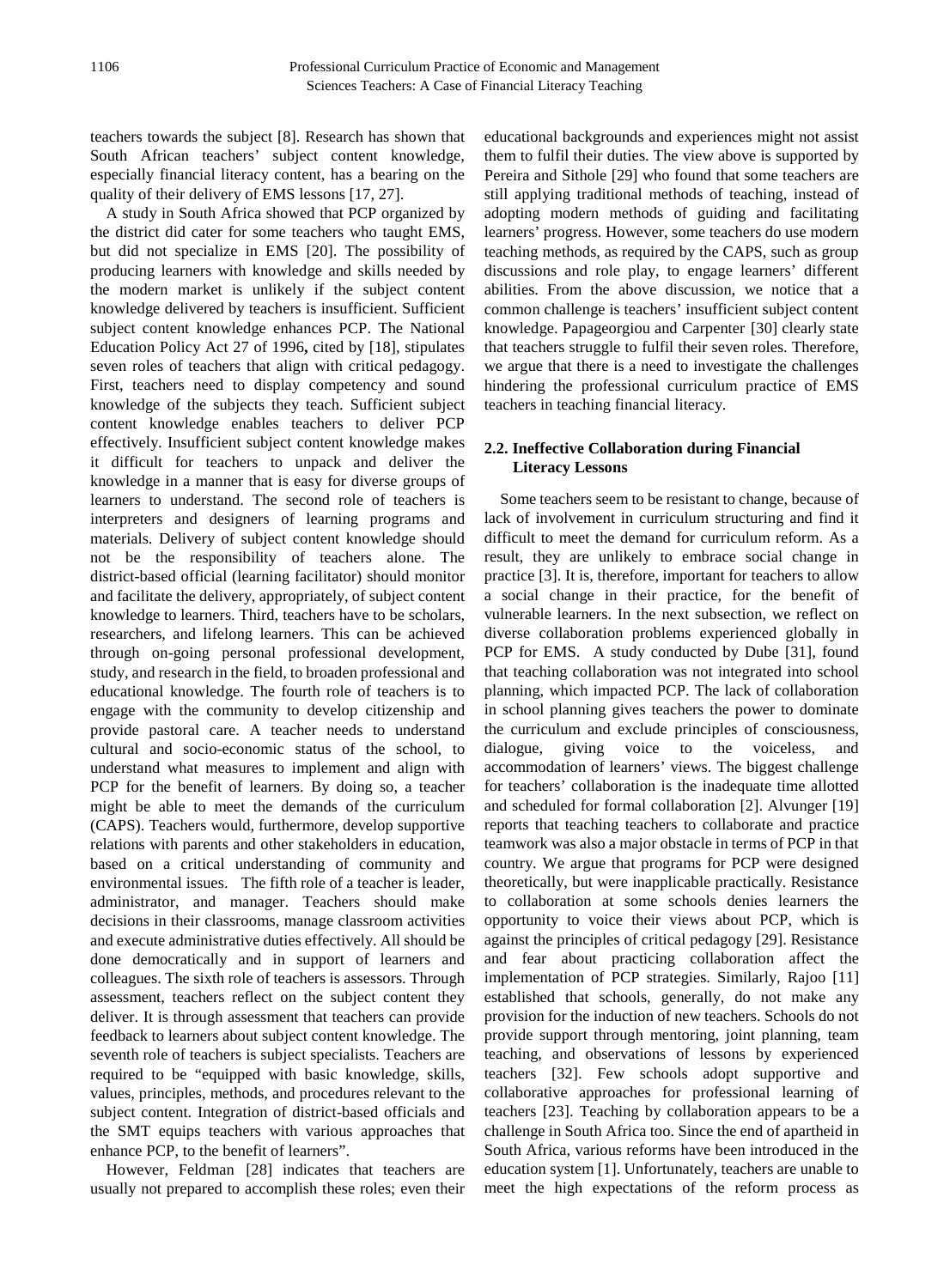expressed in the new curriculum. EMS as a subject requires teachers to work collaboratively, however, the collaboration presents an enormous challenge, because teachers are used to working as individuals [22]. For many teachers who cannot cope with sudden changes to the curriculum, fear of failure is a risk that yields high anxiety and reduced resilience, which results in teacher resistance to change [33]. Lacking the capacity to adapt to changes at the classroom level leads to teachers' high level of anxiety and stress, and fear of the outcomes of education [9, 27]. We argue that resistance to collaboration among teachers hampers PCP in EMS. Some teachers still believe in monopolizing education and in principles of power and domination, which exclude the support, voices, and involvement of co-teachers and learners in PCP. The practices of working in silos and excluding others result in low-quality education and poor PCP. Ineffective collaboration and teacher resistance to change appear to be challenges globally [6, 17, 33]. Although centralized education seems to be effective globally, even in countries where there are continuous curriculum reforms, strategies for improving collaboration and enhancing PCP still need attention. Gudyanga and Jita [12] argue that teachers perceive collaboration as time-consuming. Some teachers believe that collaboration is a good strategy for earning points in IQMS, not necessarily a way to improve PCP. The researchers argue that a common practice in schools across the globe is teachers' resistance to collaboration, which contributes to low-quality education and poor PCP. To strengthen PCP in Grade 9 EMS classes, these realities have to be taken into consideration.

# **3. Problem Statement**

This paper sought to investigate the challenges hindering the professional curriculum practice of the economic and management sciences (EMS) in teaching financial literacy. Some economic and management science (EMS) teachers seem to be unable to apply appropriate methodologies to impart EMS content in a learning environment [18]. This has negatively impact on the general performance of EMS learners. This impact is evident in the literature on collaboration among EMS teachers, which reports that, if teachers are not confident and sufficiently equipped to teach the accounting sections, they will not succeed in making learners excited about accounting [16]. Furthermore, insufficient content knowledge evidence of the subject EMS requires teachers to work collaboratively during financial literacy lessons; however, the collaboration presents an enormous challenge, because teachers are used to work as individuals [21]. These drawbacks led us to respond to this research question: What are the challenges hindering the professional curriculum practice of economic and management science teachers in teaching financial literacy.

#### **4. Method**

This research was qualitative and located within the constructivist paradigm, based on the premise that human beings create multiple meanings in their worlds, which are constructed as a result of interaction with others [21]. A qualitative case study design was used for an in-depth analysis of professional curriculum practice of economic and management sciences (EMS) in teaching financial literacy [34]. This enabled me to investigate the professional curriculum practice of EMS teachers [17] and gain an understanding of how they teach financial literacy as part of accounting.

The school was selected because it was accessible for the researchers. Therefore, the participants were selected purposively based on the experience they had and that they were teaching EMS in the same school. The three participants were profiled as follows:

Thabo (Pseudonym), the HoD, is responsible for planning and managing the work of EMS teachers. The HoD of Tlotlo (Pseudonym) Intermediate School started teaching in Kwa-Zulu Natal in 1997 (Grades 4-7); in 2003 he continued teaching (Grades 8-9) at another school. In 2004 he moved to another school to teach (Grades 4-7), and in 2005 he was appointed at the same post level to teach Grades 4-7. In 2012, he was promoted to HoD (Grades 7-9) where he is still working. He has 20 years' experience in his teaching career.

Mapule (pseudonym) is the senior teacher who started teaching in1984 at the intermediate phase (Grades 7-9). In 1989 she continued teaching at another school, in the primary phase (Grades R-6). In 1990 she returned to teaching intermediate phase (Grade 7-9), and this is where she was still teaching at the time of the study. She has 34 years' experience in her teaching career.

Lefa (pseudonym) is the junior teacher who participated in this study started teaching in 2004 at senior phase (Grades 10-12) as a volunteer teacher. In 2004 he switched to teaching as a temporary teacher at the intermediate phase (Grades 7-9). In 2006 he was appointed in a permanent post for the intermediate phase (Grades 7-9), where he was still working at the time of the study. He has 16 years' experience in his teaching career.

The professional experience of participants ranged from 5 to 25 years in the field of education. This range of experience helped to attain viewpoints from participants with experience from Bantu education, outcome-based education (OBE), revised national curriculum statement RNCS, national curriculum statement NCS and CAPS curriculum education.

Data was collected through face-to-face interviews to gather in-depth information regarding the professional curriculum practice of EMS teachers. The in-depth interviews used to probe the teachers' experiences [18] regarding the challenges of teaching financial literacy lasted approximately 55 minutes, and all were audio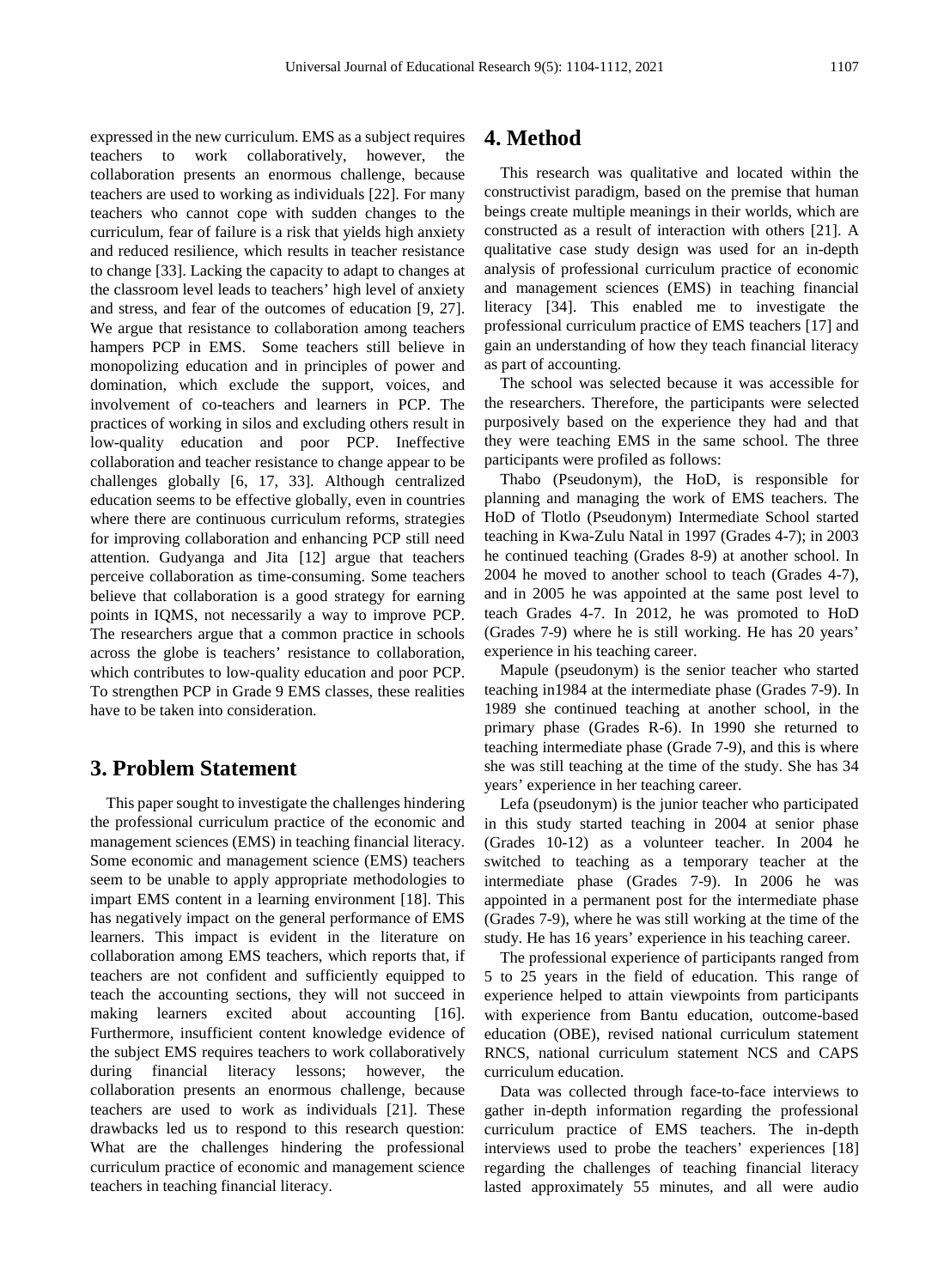recorded. Video recordings were used to collect data EMS, especially financial literacy lessons. The advantage of using video to capture lessons [21] enabled us to gain rich information and a wide-ranging picture of what transpired in financial literacy lessons [35]. Video recording allowed for a repeated observation of the same lesson and analysis of lessons in much greater depth than would have been possible with other techniques. Observation of two financial literacy lessons lasting for 30 minutes each was conducted per teacher to observe how they tend to teach financial literacy. The interviews and lesson observations were transcribed verbatim. Lessons were transcribed by watching and listening to the videos (lessons). Thematic data analysis was used to identify, analyze, and report patterns within the transcripts [17]. The ethical clearance (with number: UFS-HSD 2016/1370) was obtained from the University of the Free State and permission to conduct the study was sought and granted by the Free State Department of Basic Education (FSDoBE). Informed consent was also obtained from all participants regarding their participation in the research study. To ensure confidentiality and anonymity, pseudonyms were used in place of the participants' real names, including the school [32].

#### **4.1. Data Analysis**

The study sought to answer the following research question: What are the professional curriculum practice challenges experienced by economic and management sciences teachers in teaching financial literacy? The responses to this question enabled the researcher to distill several themes for discussion. These themes emanated from subjecting the generated data to the analytical lens proposed by Laws, Harper, and Marcus [36], which involved the following steps:

Step 1: Reading and rereading all the collected data: the data from both the interviews and the questionnaires were read and reread to obtain the views of the participants.

Step 2: Drawing up a preliminary list of themes arising from the data: major issues and themes were identified and arranged according to the two main research questions of the study.

Step 3: Re-reading the data: this compelled the researchers to verify whether identified themes were aligned with the participants' comments, and corresponded to the research questions.

Step 4: Linking the themes to quotations and notes: the themes emerging from the data were linked to various scholarly views.

Step 5: Perusing the categories of themes to interpret them: in interpreting the data, the researchers remained cognizant of the research questions.

Step 6: Designing a tool to assist in discerning patterns in the data, to triangulate these during the data analysis process.

Step 7: Interpreting the data and deriving meaning: this is mainly related to highlighting the research findings and arranging material according to categories premised or guided by the research question.

Data from the in-depth interviews were transcribed and then coded and categorized into various themes regarding the professional curriculum practice challenges experienced by economic and management sciences teachers in teaching financial literacy. To ensure the validity of data, member checking was done and themes were sent back to the participants to verify if the data represented what they identified as challenges EMS teachers experienced in teaching financial literacy [35]. Participants also signed consent forms and were assured that their identities will be protected [33] and that the information they provide would be used only for compiling this research which makes suggestions on how the professional curriculum practice of economic and management sciences teachers in teaching financial literacy can be tackled. Pseudonyms are used to protect the participants' identities [17].

# **5. Findings**

#### **5.1. Inadequate Accounting Cash Journal Subject Content Knowledge**

The success of any PCP depends on the type of university training that teachers received. Adequate subject content knowledge is a prerequisite for EMS teaching practice [24]. A teacher is an interpreter and transformer of subject content knowledge, to facilitate learners' learning [12]. Teachers with inadequate subject content knowledge are ill-equipped to explain and present the subject content of accounting precisely [17]. The data concurs, as reflected in what the principal said:

*I agree with the point from your research most of our teachers are teaching without subject content knowledge because of teacher-learner ratio mismatch.*

The senior teacher added:

*Similar to us, when we arrive at the teaching accounting part, I only see different transactions with lots of money, then sometimes I requested my colleague to help in teaching that part when he is free. I only see many books with many columns, and then I don't know which one is used for what.*

The data that were collected show a concern that teachers with inadequate subject content knowledge are faced with the challenge of delivering content of subject to the learners in a confident manner. The problem is exacerbated by some teachers finding themselves teaching subjects in which they did not specialize [2]. Some teachers and HODs are not fully knowledgeable about the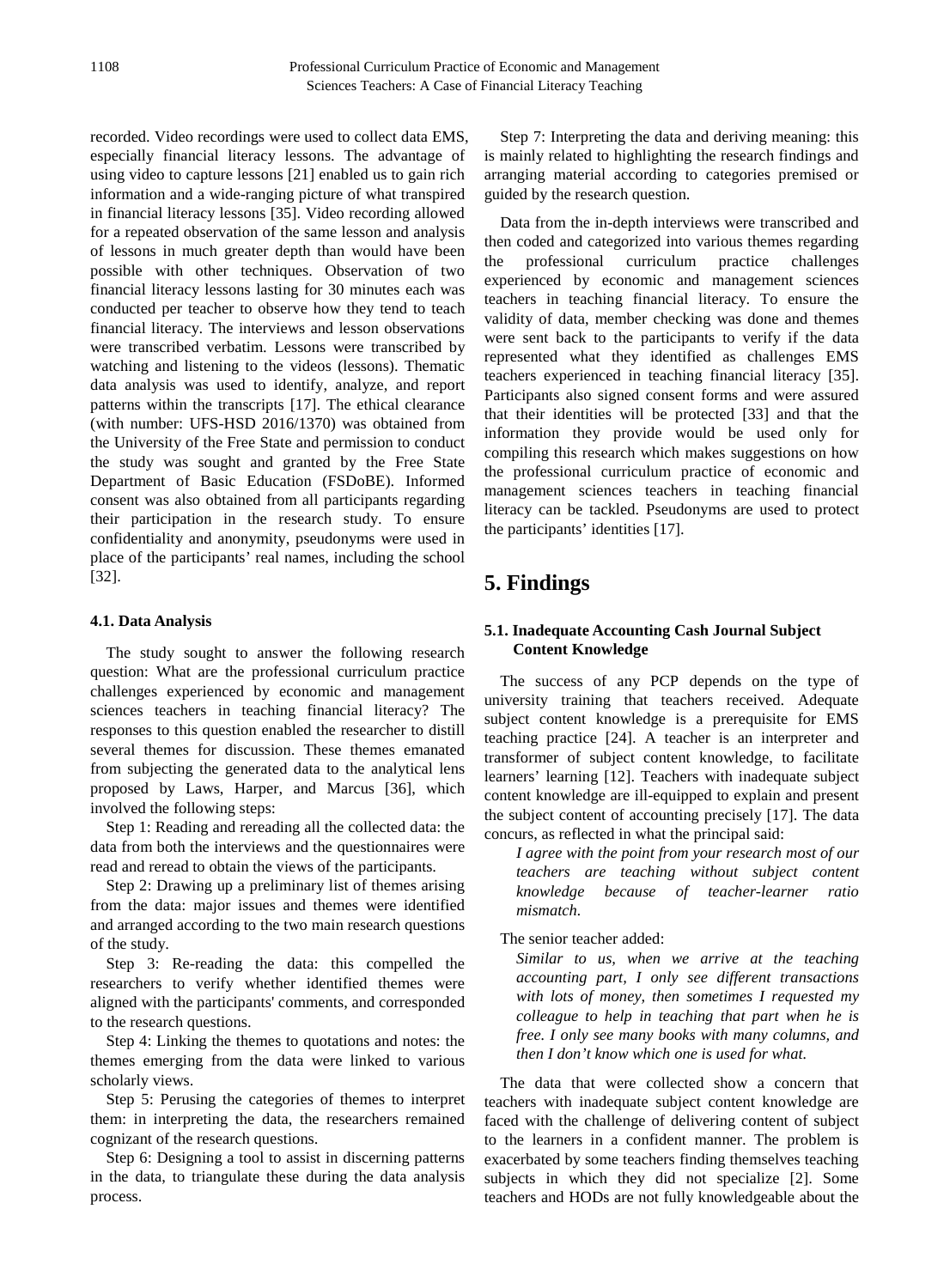topic of cash journals. The HoD must develop, control, and moderate teachers' work; however, the HoD also struggles with the topic the teachers struggle with. Workshops organized by the district did help some teachers who teach EMS since they did not specialize in it [9].

The HoD expressed his concern about accounting cash journal subject content knowledge as follows:

*The main issue of accounting cash journals it's not only a problem to teachers, even me, I'm still learning part of accounting. CAPS document only gives us which topic to treat, but doesn't show how to treat it. Textbooks are available, but aspects of accounting cash journals are difficult to address, as I'm still learning it. Sometimes when teachers request my help, it is difficult to help them, even I requested a subject advisor for help, and unfortunately, he is always busy to reach.* 

The teachers and HoD face a common challenge concerning financial literacy subject content knowledge. The lack of specialization shows the need to enhance PCP in Grade 9 EMS for teachers, and even the HoD, so that they do not lack content knowledge, but become involved in the teaching, monitoring, and evaluation of curriculum practice by teachers.

The shortcoming of teaching subject knowledge, and not content knowledge, is that, when work needs to be moderated internally and externally, the moderation report shows curriculum has not been covered as a result of insufficient subject content knowledge. This argument was supported by the junior teacher, who said,

*To go to class, I always do, even when I have a problem showing learners examples in treating accounting cash journal. During times of moderation, I don't know what to do, because I'm sure what I have discussed to learners it was an incorrect way or not, and then I started to have a problem submitting work for moderation. Because of some of the aspects, I didn't treat them comprehensively.*

Insufficient accounting (financial literacy) subject content knowledge denies teachers a platform to fully use their potential, hence, the need for capacitation of EMS teachers to ensure that they can effectively teach financial literacy.

#### **5.2. Ineffective Collaboration in Teaching Financial Literacy**

The literature revealed that PCP should eliminate centralization of education, and should, instead, accommodate collaboration [25]. Some teachers seem to resist collaboration with other teachers because they do not receive the necessary support to ensure collaboration possible due to a lack of resources [37]. As a result, they are unlikely to embrace collaboration during lesson

preparation and delivery [6]. It is, therefore, important that teachers allow collaboration with peers in their practice, to the benefit of vulnerable learners. The senior teacher involved in this study commended as follows about ineffective collaboration in teaching financial literacy, as an important aspect of EMS teaching. The senior teachers said:

*The main problem in this school is that we spend most of the time teaching than after we take learners' books to mark a lot, that's why we struggle to meet as EMS educators because each individual focuses on completing the curriculum.*

*Even when I had a problem in a certain part that I taught I struggled to meet with my colleague for help, due to being busy.*

The Department of Education [7] requires teacher collaboration to be restricted to the time allotted and scheduled for formal collaboration. The ineffective collaborative teaching of financial literacy [31] creates a need to work closely with colleagues both internal and neighbouring schools for improved PCP of EMS teachers when teaching financial literacy. The establishment of the professional learning community (PLC) between schools is thus important to develop a space for professional learning that would expand the teachers' pedagogical and content knowledge repertoires [28]. The HoD commented as follows:

*I agree with Senior Teacher because a subject meeting is held once per term, due to a lot of work and even when we held it we have only a few minutes, then teachers are not able to fully discuss issues faced in teaching accounting cash journal.*

The HoD's remark shows that the collaboration process is conducted in a way that lacks transparency. Subject meetings that are allocated only a few minutes are unlikely to address teaching problems. In the school involved in this study, no pre- and post-exam meetings took place, which could help teachers to work together to address challenges encountered in the practice of accounting. Although, collaboration meetings would identify teachers' strengths and areas that in need of development. The crucial aspect is that participants should design a strategy to address the challenge.

The concerned junior teacher commented as follows: *Again, we reach the end of the first term, but we haven't been able to conduct subject meetings.*

As indicated by the junior teacher's comment, the school year was heading towards the end of the first term without them having held a meeting to reflect on individual subject needs, and this hampers the success of PCP of EMS. Teachers have a continuous need to sit together to share the challenges they face in teaching a certain topic, as a way of combating the challenge and enhancing their knowledge. Letshwene [16] confirms that,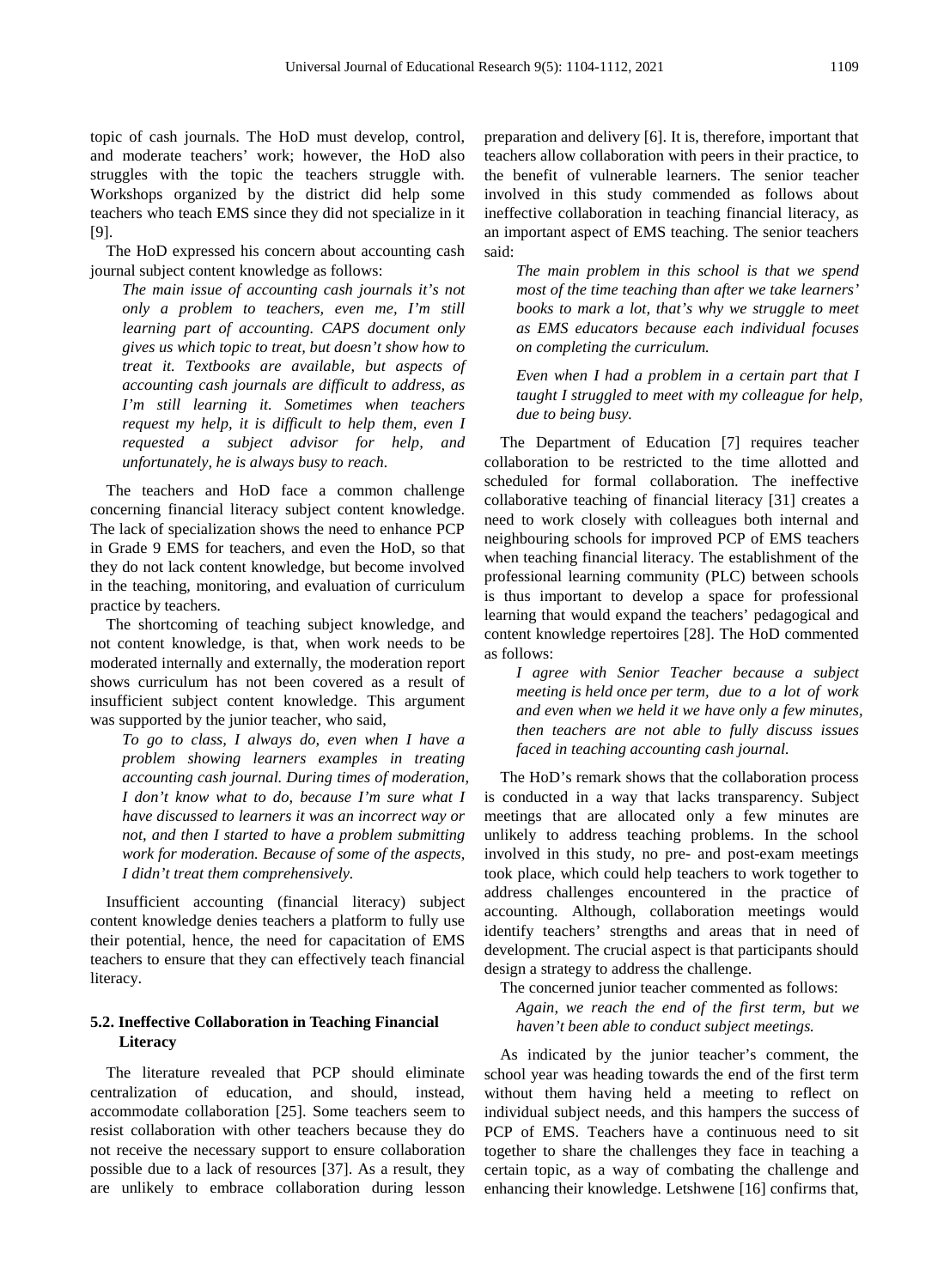as a result of a lack of capacity to adapt to the changes at the classroom level, teachers experience high levels of anxiety and stress, and live in fear of the outcomes of education. The curriculum coverage was the problem for one participant, as indicated by the comment of the junior teacher:

*What teacher is concerned about is how to finish curriculum, not how rightfully deliver it, hence the need to design strategy to enhance PCP.*

*What the teacher is concerned about is how to finish the curriculum, not how rightfully deliver it, hence the need to design a strategy to enhance PCP.*

The principal seemed to be concerned about ineffective teaching collaboration too:

*Teachers are working very hard to reach curriculum expectations, sometimes they are even working during the break, and then they don't get time to meet to address challenges faced in teaching.*

*When teaching the same subject, they need to meet together to see if they are on the same track.*

The principal's standpoint indicates the way things are supposed to be, but teachers' massive workload and the expectation that they supervise learners during the lunch break is a challenge for teachers. The above discussion of data that had been collected confirms the lack of collaboration in teaching EMS accounting. The practice is to work in isolation, rather than to do teamwork.

# **6. Discussion of Findings**

The effectiveness of professional curriculum practice (PCP) in the teaching of financial literacy depends on programs being available to support teachers' pedagogical methods of delivering subject content knowledge. Workshops are used to assist teachers to approach their teaching tasks in different ways, to enhance personal growth and professional development [18]. Through the programs, teachers can discuss and share information, correct misconceptions, and adopt good pedagogical practices [15]. Van Wyk [15] notes that teachers learn better when they learn together. Teachers tend to follow and adopt what works during training programs. A delivery of subject content knowledge is strengthened by professional development programs with an evaluation component [30]. Teacher workshops help teachers to share specialized subject content knowledge and "pedagogical content knowledge, to share their expertise and approaches to facilitating students' learning" [13]. By attending subject expert workshops and inviting experts to the classroom, teachers could improve the delivery of subject content, and acquire methodologies for successful practice. Studies confirmed that continuous professional development is used at regional and district levels to

provide support to schools and to lead teachers [26, 27, 33]. Teacher development and continuing professional development are regarded as support for teachers [17]. These studies recommend that governments employ an adequate number of qualified subject teachers to teach all the subjects at the secondary education level. However, CAPS provides guidelines on assessment in public schools countrywide. In line with CAPS, subject advisors conduct training workshops to direct teachers, provide manuals, and outline topics (financial literacy) to be covered, and for how long [9]. The financial literacy content workshops are conducted by subject advisors and are opportunities to discuss difficulties experienced with content and to provide support for teacher development after initial CAPS training [20]. Subject advisors play a vital role in the enhancement of pedagogical and subject content knowledge. Most teachers view cluster workshops as effective platforms for teachers to share and exchange information with each other [15]. Cluster workshops provide information on alternative methodologies that could be used by teachers to present multiple topics successfully.

Gudyanga and Jita [37] argue that the shift towards teacher collaboration occurs due to an increased understanding that, as teachers work together, "they will express varied perspectives, reveal different teaching styles and experiences, and stimulate reflection and professional growth". They also note that collaboration allows teachers to come together to improve practice, and, through this effort, to assist novice educators; some veteran teachers also find a renewed interest in their craft, which may have been flagging or on the verge of burnout before the experience. Most schools support professional learning communities, as collaborative settings and as a forum through which teachers can facilitate the exchange of ideas and receive assistance in the formulation of common instructional designs and assessments [16]. Studies confirmed that collaboration is sustained via staff meetings and workshops [4, 6, 22]. School clusters also provide a platform for teachers to meet, share, and even try out new ideas to improve teaching and learning [19]. During cluster activities, empowerment is realized through peer teaching/tutoring or coaching, joint subject panel meetings, sharing of local resources, ideas, information, and problems through study groups [28]. To minimize time costs, contact sessions are held at education advisory centers, where direct contact between teachers and advisors takes place. The advisor liberates teachers to accept different cultures in PCP. Contact sessions open networks for communication between teachers and subject advisors. The contact sessions assist teachers to collaborate and help each other to achieve success with PCP. However, schools do not have their advisors to sustain collaboration. Teacher collaboration in South Africa is supported through staff meetings at the school level and external cluster workshops. In 2013, the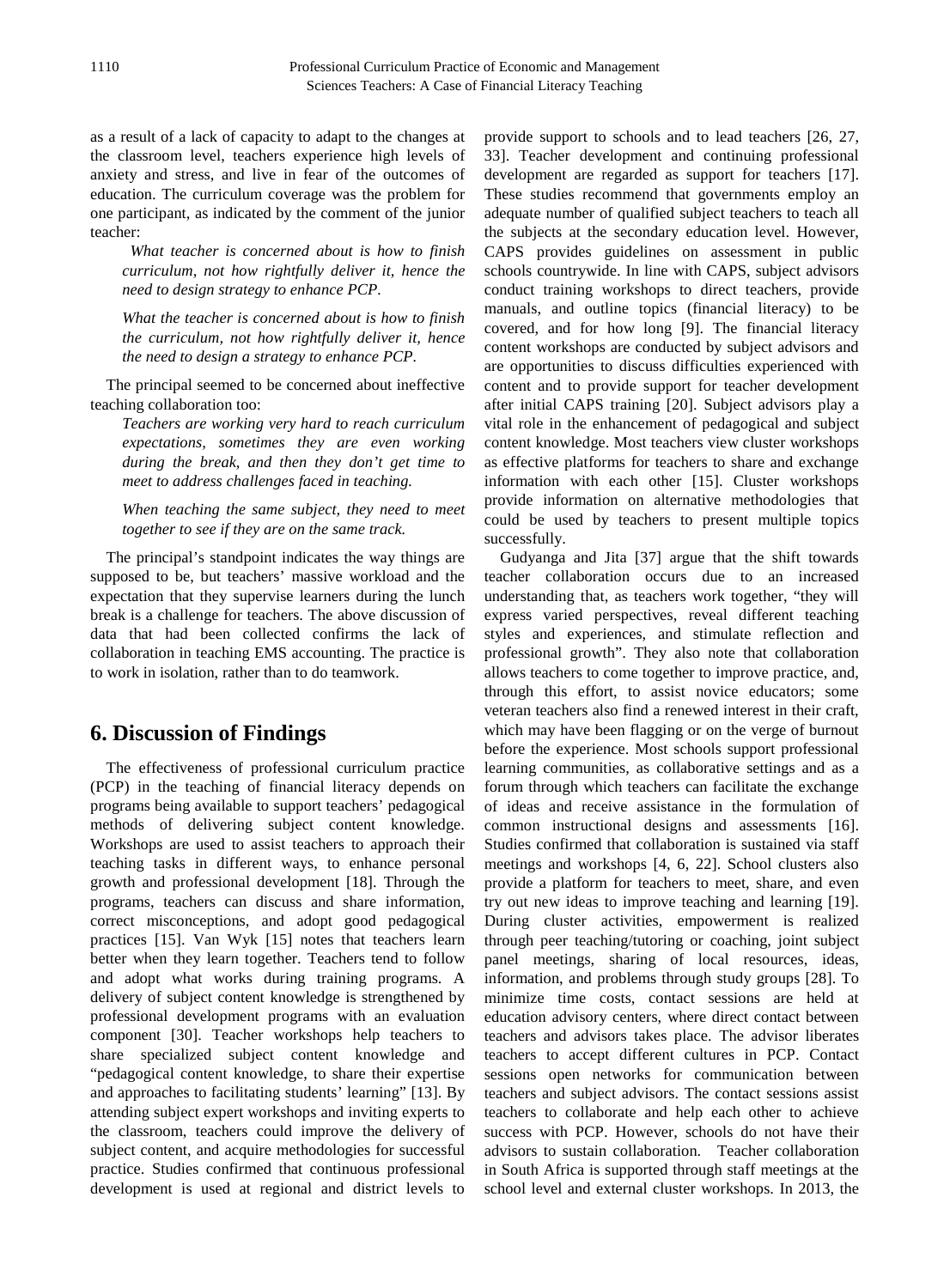DoE presented a three-day CAPS workshop to empower EMS teachers [16, 28]. The session was facilitated by subject advisors at different learning centers, with the aim of advisors and teachers helping each other to provide good-quality delivery in the classroom [8]. Teachers, principals, and school management teams understand the purpose of sharing views under CAPS. CAPS training workshop functions as bridges to enhance collaboration between schools and clusters.

# **7. Conclusion**

The research revealed that insufficient EMS accounting cash journal subject content knowledge and ineffective collaboration in teaching cash journals hinders PCP in Grade 9 EMS subjects. The study recognized the extent of the work done internationally, on the African continent, in the SADC region, and in South Africa to strengthen the quality of the literature consulted to shape this study. The ineffective nature of and resistance to collaboration by novice and veteran teachers to reform from Bantu education, which had been operationalized during the apartheid era, and power (individual), to CAPS/consciousness (collaboration), was a shortcoming concerning PCP. Secondly, a lack of specialization and pre-service practice was a major cause of insufficient cash journal subject content knowledge. Moreover, some teachers are just teaching EMS subject to increase their period workload and not knowing EMS subject content knowledge, which impacts on learners' performance.

We, therefore, recommend that the school should consider subject specialization when allocating teachers, as this will help them to deliver subject content knowledge and pedagogy practice. Specialization helps teachers to know what to do, and to avoid frustration. Such allocation will help to minimize the risk of skipping over certain topics and will bring confidence into the commerce stream. It is imperative to have school subject meetings and professional learning community workshops where teachers can share their experiences and find help.

A limitation of the study was that it was conducted using only one school in the eastern Free State. The purpose of this paper was to not provide a general outcome but to investigate the challenges hindering the professional curriculum practice of economic and management sciences teachers in teaching financial literacy. Grounded on the above limitation, I recommend that the study be expanded by clustering many schools with similar subject content (financial literacy) knowledge.

# **Acknowledgments**

We are very grateful to Dr. Molaudi Tshelane for his appropriate and constructive suggestions on this published work.

# **REFERENCES**

- [1] Republic of South Africa Department of Basic Education, "Curriculum and Assessment Policy Statement: Intermediate Phase Department of Basic Education, 2011.
- [2] Adeleye O.J., "Pedagogical challenges on the effectiveness of business studies teachers in junior secondary schools, Oyo State", International Journal of Advanced Academic Research, vol. 3, no. 1, 32–46, 2017.
- [3] Kitta, S., "Science Teachers' Perceptions of classroom Assessment in Tanzania: An Exploratory Study", International Journal of Humanities Social Sciences and Education, vol. 1, no. 12, pp. 51–55, 2014.
- [4] Darling-Hammond, L., Flook, L., Cook-Harvey, C., Barron, B., Osher, D., "Implications for the Educational Practice of the Science of Learning and Development", Applied Developmental Science, vol. 24, pp. 97-140, 2020. https://doi.org/10.1080/10888691.2018.1537791
- [5] Badugela, T.M., "Problems facing educators in implementing the national curriculum statement: the case study of Tshifhena Secondary school, Vhembe district, Limpopo Province", Unpublished Masters Dissertation, University of South Africa, South Africa, 2012.
- [6] Aydin, H., Ozfidan, B., Carothers, D, "Meeting the Challenges of Curriculum and Instruction in School Settings in the United States", Journal of Social Studies Education Research, vol. 8, no. 3, pp. 76–92, (2017).
- [7] Republic of South Africa Department of Education, "Professional learning communities: A guideline for South African schools", Government Printer, 2015.
- [8] Jerotich, F., Kurgat, S.J., Kimutai, C.K., "Teacher Preparedness in the Implementation of the Integrated Business Studies Curriculum in Public Secondary Schools in Kenya", Journal of Education and Practice, vol. 8, no. 14, pp. 105–115, 2017.
- [9] Kwarteng, J.T., "Accounting Teachers' Quality of Use of Pre-Tertiary Accounting Curriculum in Ghana's Secondary Schools", African Journal of Teacher Education, vol. 7, no. 2, pp. 67–90, 2018. https//doi: 10.21083/ajote.v7i2.4157
- [10] Agu, A.O. "Beyond orthodox approaches to education reform: innovative strategies for accelerating education for all in the Republic of South Sudan" In Proceedings of the 2017 WECA Conference on Community Association, 2017.
- [11]Rajoo, T., "An Investigation Into the Role of the Head of Department (HoD) as an Instructional Leader in the Leadership and Management of the teaching and Learning of Accounting in Two Secondary Schools in one District in Gauteng", Unpublished Doctoral Dissertation, University of Witwatersrand, Johannesburg, 2013.
- [12] Gudyanga, R., Jita, L.C., "Teachers' Implementation of Laboratory Practicals in the South African Physical Sciences Curriculum", Issues in Educational Research, vol. 29, no. 3, pp. 715–731 (2019). http://www.iier.org.au/iier29/gudyanga .pdf
- [13] Omotayo, B.K., "Teachers' Characteristics and Students'